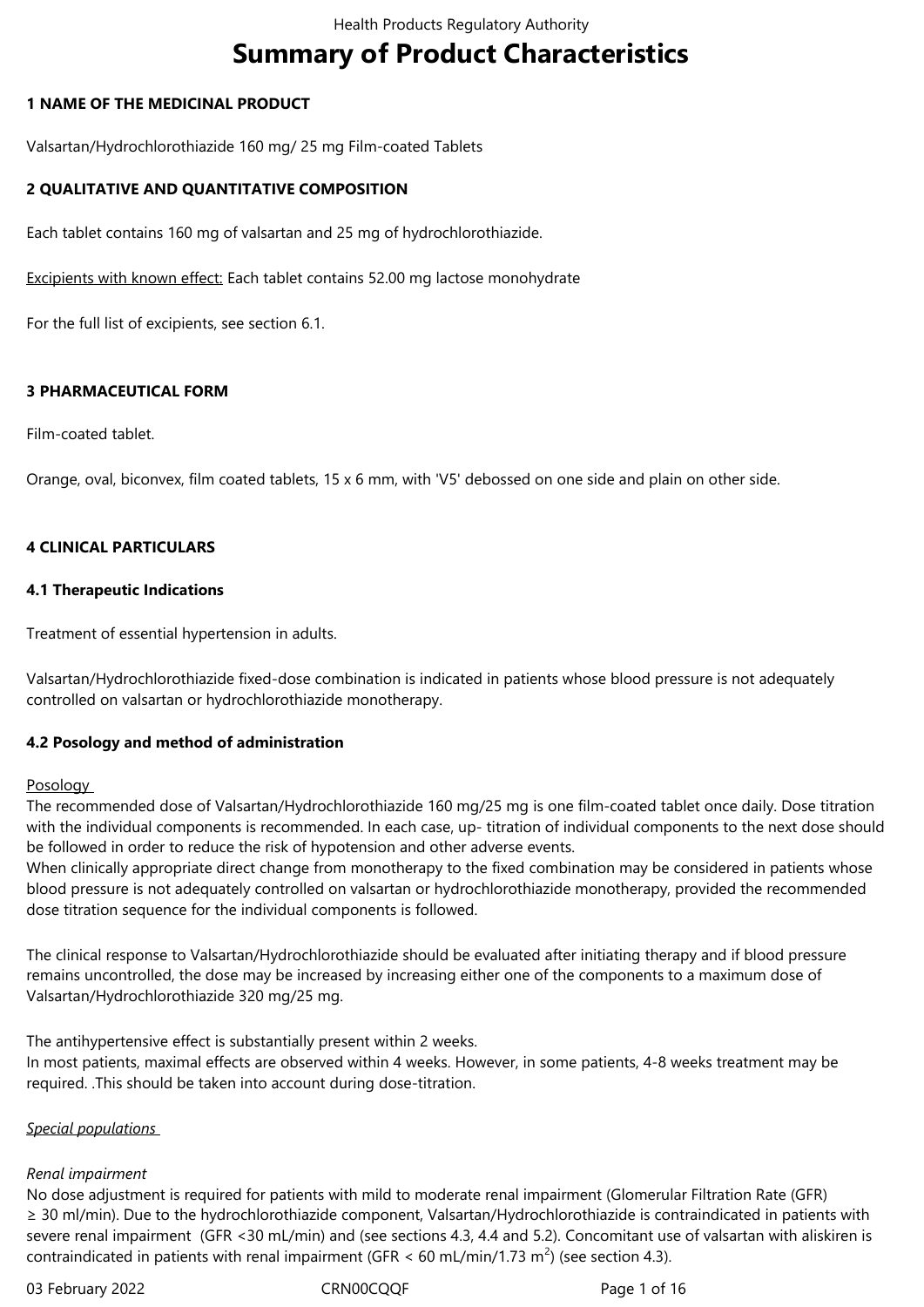## *Diabetes Mellitus*

Concomitant use of valsartan with aliskiren is contraindicated in patients with diabetes mellitus (see section 4.3).

#### *Hepatic impairment*

In patients with mild to moderate hepatic impairment without cholestasis the dose of valsartan should not exceed 80 mg (see section 4.4). No adjustment of the hydrochlorothiazide dose is required for patients with mild to moderate hepatic impairment. Due to the valsartan component, Valsartan/Hydrochlorothiazide is contraindicated in patients with severe hepatic impairment or with bilary cirrhosis and cholestasis(see sections 4.3, 4.4 and 5.2).

## *Elderly*

No dose adjustment is required in elderly patients.

## *Paediatric population*

Valsartan/Hydrochlorothiazide is not recommended for use in children below the age of 18 years due to a lack of data on safety and efficacy.

## Method of administration

Valsartan/Hydrochlorothiazide can be taken with or without food and should be administered with water.

## **4.3 Contraindications**

- Hypersensitivity to the active substances, other sulfonamide-derived medicinal products, or to any of the excipients listed in section 6.1.

- Second and third trimester of pregnancy (section 4.4 and 4.6).
- Severe hepatic impairment, biliary cirrhosis and cholestasis.
- Severe renal impairment (creatinine clearance <30 ml/min), anuria.
- Refractory hypokalaemia, hyponatraemia, hypercalcaemia, and symptomatic hyperuricaemia.

- The concomitant use of Valsartan/Hydrochlorothiazide with aliskiren-containing products is contraindicated in patients with diabetes mellitus or renal impairment (GFR < 60 ml/min/1.73 m<sup>2</sup>) (see sections 4.5 and 5.1).

## **4.4 Special warnings and precautions for use**

#### Serum electrolyte changes

#### *Valsartan*

Concomitant use with potassium supplements, potassium-sparing diuretics, salt substitutes containing potassium, or other agents that may increase potassium levels (heparin, etc.) is not recommended. Monitoring of potassium should be undertaken as appropriate.

#### *Hydrochlorothiazide*

Hypokalaemia has been reported under treatment with thiazide diuretics, including hydrochlorothiazide. Frequent monitoring of serum potassium is recommended.

Treatment with thiazide diuretics, including hydrochlorothiazide, has been associated with hyponatraemia and hypochloraemic alkalosis. Thiazides, including hydrochlorothiazide, increase the urinary excretion of magnesium, which may result in hypomagnesaemia. Calcium excretion is decreased by thiazide diuretics. This may result in hypercalcaemia.

As for any patient receiving diuretic therapy, periodic determination of serum electrolytes should be performed at appropriate intervals.

Sodium and/or volume-depleted patients

Patients receiving thiazide diuretics, including hydrochlorothiazide, should be observed for clinical signs of fluid or electrolyte imbalance.

In severely sodium-depleted and/or volume-depleted patients, such as those receiving high doses of diuretics, symptomatic hypotension may occur in rare cases after initiation of therapy with Valsartan/Hydrochlorothiazide. Sodium and/or volume depletion should be corrected before starting treatment with Valsartan/Hydrochlorothiazide.

Patients with severe chronic heart failure or other conditions with stimulation of the renin-angiotensin-aldosterone-system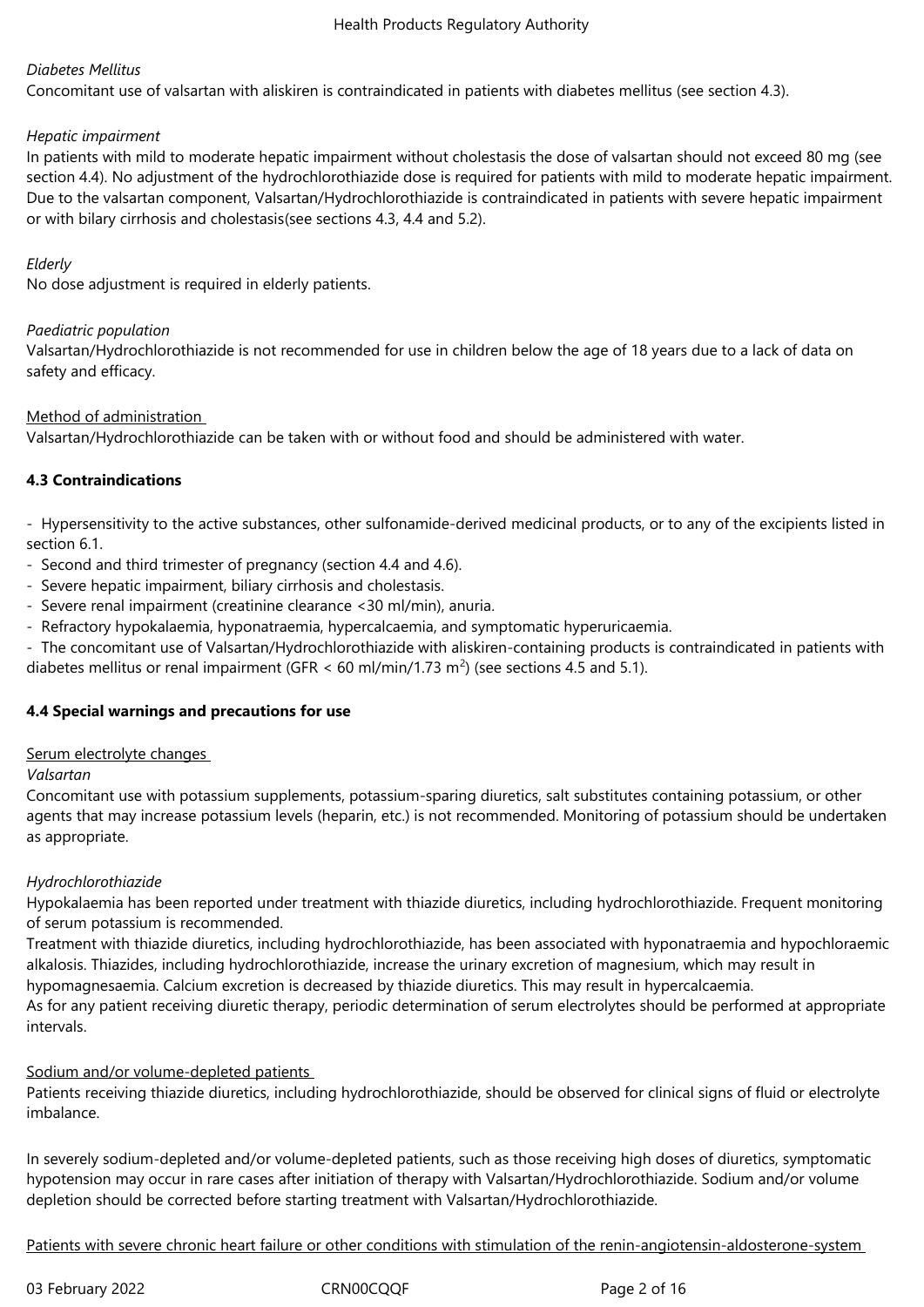In patients whose renal function may depend on the activity of the renin-angiotensin-aldosterone system (e.g. patients with severe congestive heart failure), treatment with angiotensin converting enzyme inhibitors has been associated with oliguria and/or progressive azotaemia, and in rare cases with acute renal failure and/or death. Evaluation of patients with heart failure or post-myocardial infarction should always include assessment of renal function. The use of Valsartan/Hydrochlorothiazide in patients with severe chronic heart failure has not been established.

Hence it cannot be excluded that because of the inhibition of the renin-angiotensin-aldosterone system the application of Valsartan/Hydrochlorothiazide as well may be associated with impairment of the renal function. Valsartan/Hydrochlorothiazide should not be used in these patients.

#### Renal artery stenosis

Valsartan/Hydrochlorothiazide should not be used to treat hypertension in patients with unilateral or bilateral renal artery stenosis or stenosis of the artery to a solitary kidney, since blood urea and serum creatinine may increase in such patients.

#### Primary hyperaldosteronism

Patients with primary hyperaldosteronism should not be treated with Valsartan/Hydrochlorothiazide as their renin-angiotensin system is not activated.

#### Aortic and mitral valve stenosis, hypertrophic obstructive cardiomyopathy

As with all other vasodilators, special caution is indicated in patients suffering from aortic or mitral stenosis, or hypertrophic obstructive cardiomyopathy (HOCM).

#### Renal impairment

No dosage adjustment is required for patients with renal impairment with a creatinine clearance  $330$  ml/min (see section 4.2). Periodic monitoring of serum potassium, creatinine and uric acid levels is recommended when Valsartan/Hydrochlorothiazide is used in patients with renal impairment.

The concomitant use of Angiotensin II Receptor Antagonists (AIIRAs) - including valsartan- or of ACE inhibitors with aliskiren is contraindicated in patients with renal impairment (GFR < 60 mL/min/1.73 m<sup>2</sup>) (see sections 4.3 and 4.5).

#### Kidney transplantation

There is currently no experience on the safe use of valsartan/hydrochlorothiazide in patients who have recently undergone kidney transplantation.

#### Hepatic impairment

In patients with mild to moderate hepatic impairment without cholestasis, Valsartan/Hydrochlorothiazide should be used with caution (see sections 4.2 and 5.2). Thiazides should be used with caution in patients with impaired hepatic function or progressive liver disease, since minor alterations of fluid and electrolyte balance may precipitate hepatic coma.

#### Acute Respiratory Toxicity

Very rare severe cases of acute respiratory toxicity, including acute respiratory distress syndrome (ARDS) have been reported after taking hydrochlorothiazide. Pulmonary oedema typically develops within minutes to hours after hydrochlorothiazide intake. At the onset, symptoms include dyspnoea, fever, pulmonary deterioration and hypotension. If diagnosis of ARDS is suspected, Valsartan/Hydrochlorothiazide should be withdrawn and appropriate treatment given, Hydrochlorothiazide should not be administered to patients who previously experienced ARDS following hydrochlorothiazide intake.

#### History of angioedema

Angioedema, including swelling of the larynx and glottis, causing airway obstruction and/or swelling of the face, lips, pharynx, and/or tongue has been reported in patients treated with valsartan; some of these patients previously experienced angioedema with other drugs including ACE inhibitors. Valsartan/Hydrochlorothiazide should be immediately discontinued in patients who develop angioedema, and Valsartan/Hydrochlorothiazide should not be re-administered (see section 4.8).

#### Systemic lupus erythematosus

Thiazide diuretics, including hydrochlorothiazide, have been reported to exacerbate or activate systemic lupus erythematosus.

#### Other metabolic disturbances

Thiazide diuretics, including hydrochlorothiazide, may alter glucose tolerance and raise serum levels of cholesterol, triglycerides and uric acid. In diabetic patients dosage adjustments of insulin or oral hypoglycaemic agents may be required.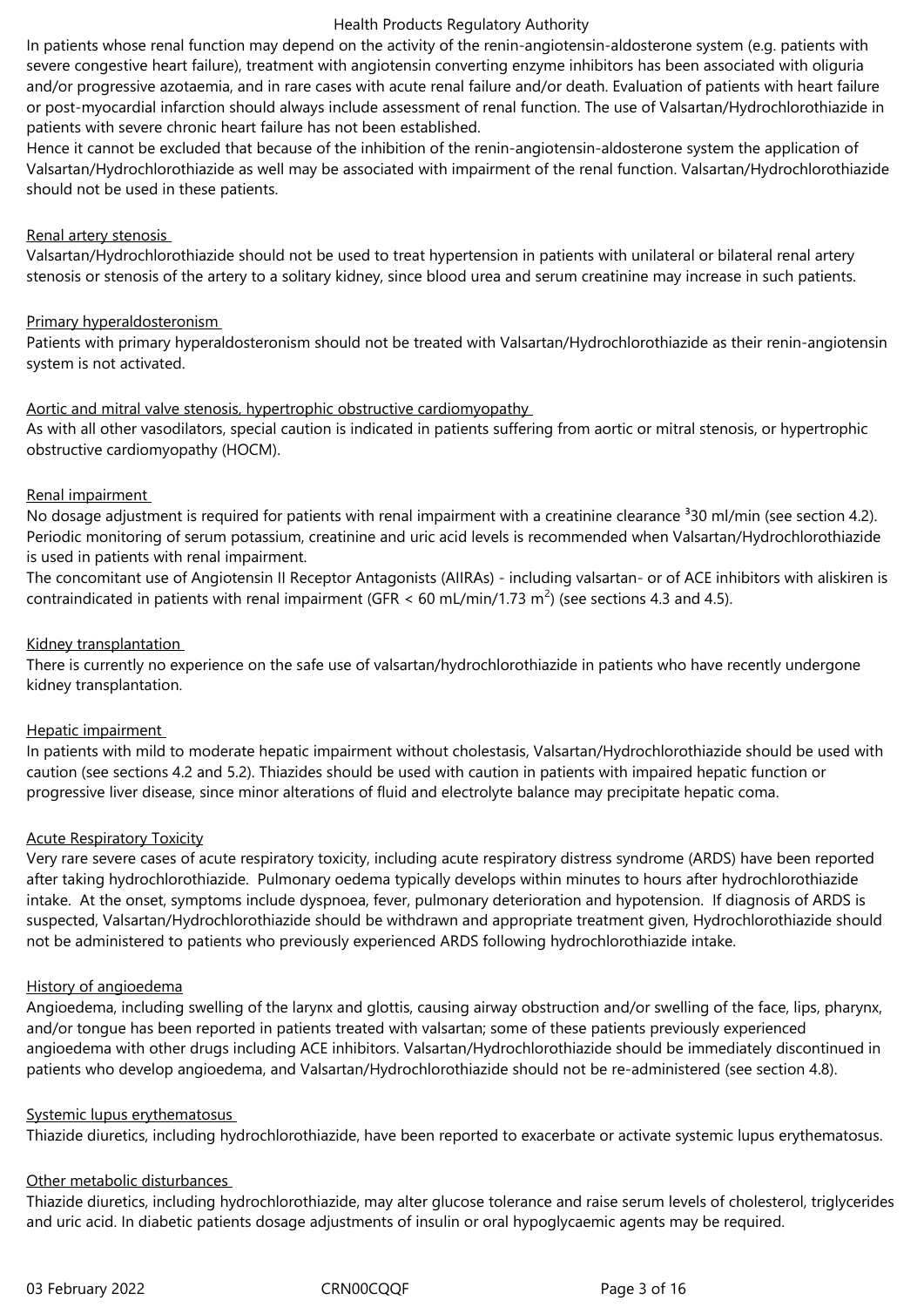Thiazides may reduce urinary calcium excretion and cause an intermittent and slight elevation of serum calcium in the absence of known disorders of calcium metabolism. Marked hypercalcaemia may be evidence of underlying hyperparathyroidism. Thiazides should be discontinued before carrying out tests for parathyroid function.

## Photosensitivity

Cases of photosensitivity reactions have been reported with thiazide diuretics (see section 4.8). If photosensitivity reaction occurs during treatment, it is recommended to stop the treatment. If a re-administration of the diuretic is deemed necessary, it is recommended to protect exposed areas to the sun or to artificial UVA.

## Non-melanoma skin cancer

An increased risk of non-melanoma skin cancer (NMSC) [basal cell carcinoma (BCC) and squamous cell carcinoma (SCC)] with increasing cumulative dose of hydrochlorothiazide (HCTZ) exposure has been observed in two epidemiological studies based on the Danish National Cancer Registry. Photosensitizing actions of HCTZ could act as a possible mechanism for NMSC.

Patients taking HCTZ should be informed of the risk of NMSC and advised to regularly check their skin for any new lesions and promptly report any suspicious skin lesions. Possible preventive measures such as limited exposure to sunlight and UV rays and, in case of exposure, adequate protection should be advised to the patients in order to minimize the risk of skin cancer. Suspicious skin lesions should be promptly examined potentially including histological examinations of biopsies. The use of HCTZ may also need to be reconsidered in patients who have experienced previous NMSC (see also section 4.8).

## **Pregnancy**

Angiotensin II Receptor Antagonists (AIIRAs) should not be initiated during pregnancy. Unless continued AIIRAs therapy is considered essential, patients planning pregnancy should be changed to alternative anti-hypertensive treatments which have an established safety profile for use in pregnancy. When pregnancy is diagnosed, treatment with AIIRAs should be stopped immediately, and, if appropriate, alternative therapy should be started (see sections 4.3 and 4.6).

## **General**

Caution should be exercised in patients who have shown prior hypersensitivity to other angiotensin II receptor antagonists. Hypersensitivity reactions to hydrochlorothiazide are more likely in patients with allergy and asthma.

#### Choroidal effusion, acute myopia and secondary angle-closure glaucoma

Hydrochlorothiazide, a sulfonamide, has been associated with an idiosyncratic reaction resulting in choroidal effusion with visual field defect, acute transient myopia and acute angle-closure glaucoma. Symptoms include acute onset of decreased visual acuity or ocular pain and typically occur within hours to week of a drug initiation. Untreated acute-angle closure glaucoma can lead to permanent vision loss.

The primary treatment is to discontinue hydrochlorothiazide as rapidly as possible. Prompt medical or surgical treatment may need to be considered if the intraocular pressure remains uncontrolled. Risk factors for developing acute angle closure glaucoma may include a history of sulfonamide or penicillin allergy.

## Dual Blockade of the Renin-Angiotensin-Aldosterone System (RAAS)

There is evidence that the concomitant use of ACE-inhibitors, angiotensin II receptor blockers or aliskiren increases the risk of hypotension, hyperkalaemia and decreased renal function (including acute renal failure). Dual blockade of RAAS through the combined use of ACE-inhibitors, angiotensin II receptor blockers or aliskiren is therefore not recommended (see sections 4.5 and 5.1).

If dual blockade therapy is considered absolutely necessary, this should only occur under specialist supervision and subject to frequent close monitoring of renal function, electrolytes and blood pressure. ACE-inhibitors and angiotensin II receptor blockers should not be used concomitantly in patients with diabetic nephropathy.

## Galactose intolerance, Lapp lactase deficiency, glucose-galactose malabsorbtion

Patients with rare hereditary problems of galactose intolerance, the Lapp lactase deficiency or glucose-galactose malabsorption should not take this medicine.

Valsartan/Hydrochlorothiazide 160 mg/12.5 mg film-coated tablets also contains Sunset yellow FCF (E110) which can cause hypersensitivity reactions.

## **4.5 Interaction with other medicinal products and other forms of interactions**

Interactions related to both valsartan and hydrochlorothiazide

| 03 February 2022 | CRN00CQQ |
|------------------|----------|
|------------------|----------|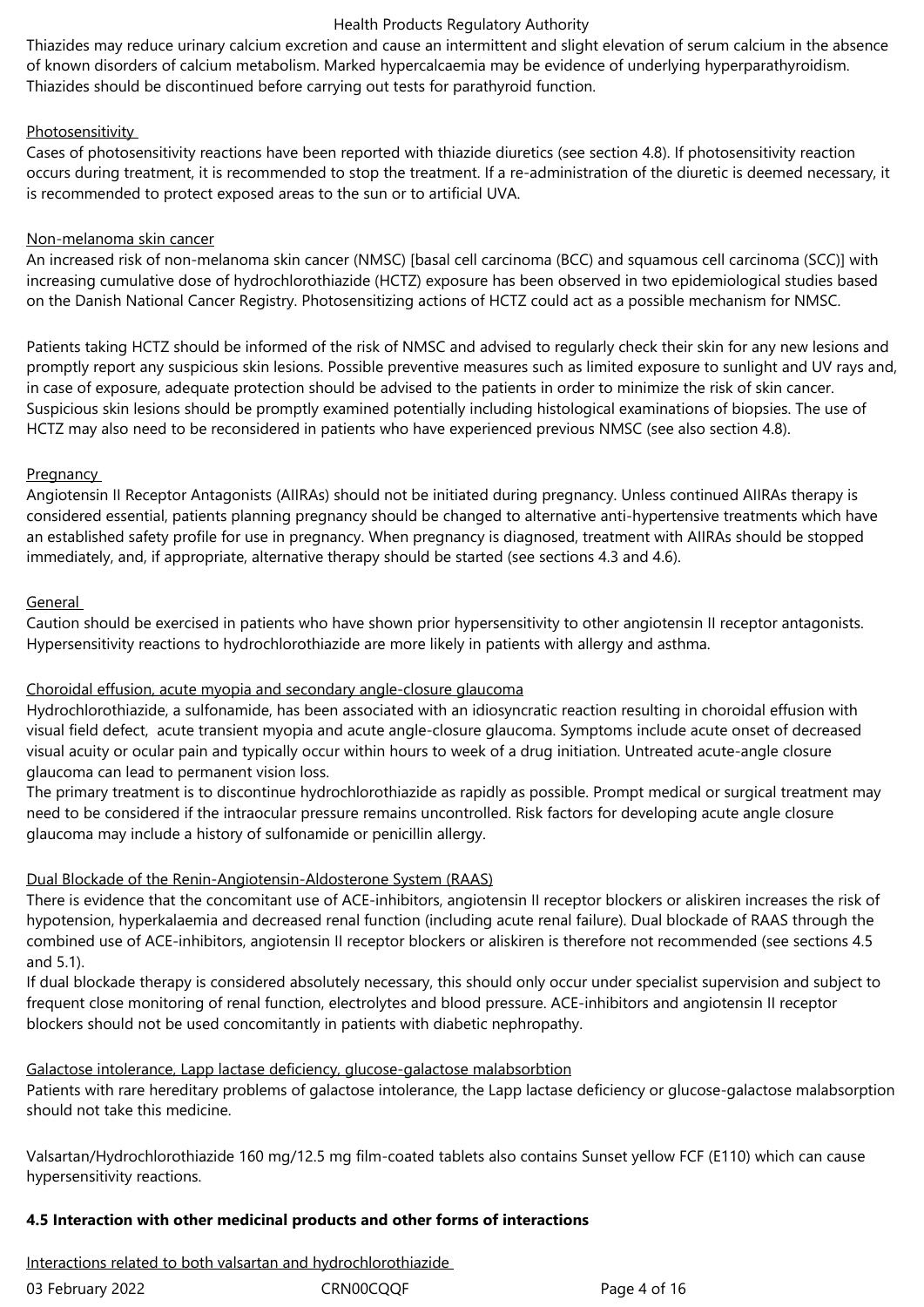## *Concomitant use not recommended*

## *Lithium*

Reversible increases in serum lithium concentrations and toxicity have been reported during concurrent use of lithium with ACE inhibitors, antiotensin II receptor antagonists or thiazide, including hydrochlorothiazide. Since renal clearance of lithium is reduced by thiazides, the risk of lithium toxicity may presumably be increased further with Valsartan/Hydrochlorothiazide. If the combination proves necessary, careful monitoring of serum lithium levels is recommended.

## *Concomitant use requiring caution*

#### *Other antihypertensive agents*

Valsartan/Hydrochlorothiazide may increase the effects of other agents with antihypertensive properties (e.g guanethidine, methyldopa, vasodilators, ACE inhibitors, ARBs, beta blockers, calcium channel blockers and DRIs).

## *Pressor amines* (e.g. noradrenaline, adrenaline)

Possible decreased response to pressor amines. The clinical significance of this effect is uncertain and not sufficient to preclude their use.

## *Non-steroidal anti-inflammatory medicines (NSAIDs), including selective COX-2 inhibitors, acetylsalicylic acid >3 g/day), and non-selective NSAIDs*

NSAIDS can attenuate the antihypertensive effect of both angiotensin II antagonists and hydrochlorothiazide when administered simultaneously. Furthermore, concomitant use of Valsartan/Hydrochlorothiazide and NSAIDs may lead to worsening of renal function and an increase in serum potassium. Therefore, monitoring of renal function at the beginning of the treatment is recommended, as well as adequate hydration of the patient.

## Interactions related to valsartan

## *Dual blockade of the Renin-Angiotensin-System (RAS) with ARBs, ACE inhibitors, or aliskiren*

Clinical trial data has shown that dual blockade of the renin-angiotensin-aldosterone-system (RAAS) through the combined use of ACE-inhibitors, angiotensin II receptor blockers or aliskiren is associated with a higher frequency of adverse events such as hypotension, hyperkalaemia and decreased renal function (including acute renal failure) compared to the use of a single RAAS-acting agent (see sections 4.3, 4.4 and 5.1).

## *Concomitant use not recommended*

*Potassium-sparing diuretics, potassium supplements, salt substitutes containing potassium and other substances that may increase potassium levels* 

If a medicinal product that affects potassium levels is considered necessary in combination with valsartan, monitoring of potassium plasma levels is advised.

#### *Transporters*

In vitro data indicates that valsartan is a substrate of the hepatic uptake transporter OATP1B1/OATP1B3 and the hepatic efflux transporter MRP2. The clinical relevance of this finding is unknown. Co-administration of inhibitors of the uptake transporter (eg. rifampin, ciclosporin) or efflux transporter (eg. ritonavir) may increase the systemic exposure to valsartan. Exercise appropriate care when initiating or ending concomitant treatment with such drugs.

#### *No interaction*

In drug interaction studies with valsartan, no interactions of clinical significance have been found with valsartan or any of the following substances: cimetidine, warfarin, furosemide, digoxin, atenolol, indomethacin, hydrochlorothiazide, amlodipine, glibenclamide. Digoxin and indomethacin could interact with the hydrochlorothiazide component of Valsartan/Hydrochlorothiazide (see interactions related to hydrochlorothiazide).

Interactions related to hydrochlorothiazide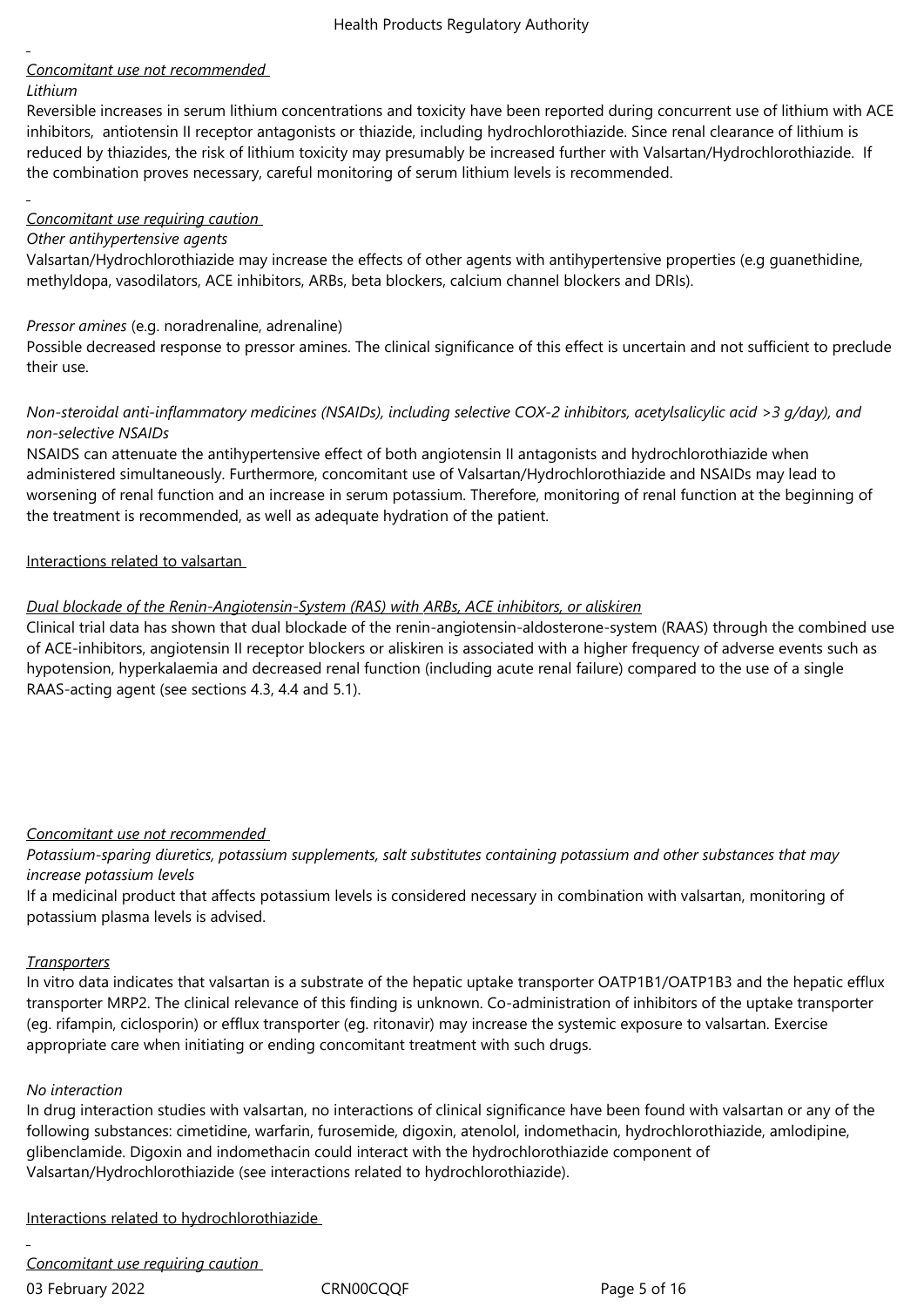## *Medicinal products affecting serum potassium level*

The hypokalaemic effect of hydrochlorothiazide may be increased by concomitant administration of kaliuretic diuretics,

corticosteroids, laxatives, ACTH, amphotericin, carbenoxolone, penicillin G, salicylic acid and derivatives.

If these medicinal products are to be prescribed with the hydrochlorothiazide-valsartan combination, monitoring of potassium plasma levels is advised (see section 4.4).

## *Medicinal products that could induce torsades de pointes*

- Class Ia antiarrhythmics (e.g. quinidine, hydroquinidine, disopyramide)
- Class III antiarrhythmics (e.g. amiodarone, sotalol, dofetilide, ibutilide)
- Some antipsychotics (e.g. thioridazine, chlorpromazine, levomepromazine, trifluoperazine, cyamemazine, sulpiride, sultopride, amisulpride, tiapride, pimozide, haloperidol, droperidol)
- Others (e.g. bepridil, cisapride, diphemanil, erythromycin i.v., halofantrin, ketanserin, mizolastin, pentamidine, sparfloxacine, terfenadine, vincamine i.v.)

Due to the risk of hypokalaemia, hydrochlorothiazide should be administered with caution when associated with medicinal products that could induce torsades de pointes, in particular Class Ia and Class III antiarrhythmics and some antipsychotics.

## *Medicinal products affecting serum sodium level*

The hyponatraemic effect of diuretics may be intensified by concomitant administration of drugs such as antidepressants, antipsychotics, antiepileptics, etc. Caution is advised in long-term administration of these drugs.

## *Digitalis glycosides*

Thiazide-induced hypokalaemia or hypomagnesaemia may occur as undesirable effects favouring the onset of digitalis-induced cardiac arrhythmias (see section 4.4).

## *Calcium salts and vitamin D*

Administration of thiazide diuretics, including hydrochlorothiazide, with vitamin D or with calcium salts may potentiate the rise in serum calcium. Concomitant use of thiazide type diuretics with calcium salts may cause hypercalcaemia in patients pre-disposed for hypercalcaemia (e.g. hyperparathyroidism, malignancy or vitamin-D-mediated conditions) by increasing tubular calcium reabsorption.

## *Antidiabetic agents* (oral agents and insulin)

Thiazides may alter glucose tolerance. Dose adjustment of the antidiabetic medicinal product may be necessary. Metformin should be used with caution because of the risk of lactic acidosis induced by possible functional renal failure linked to hydrochlorothiazide.

## *Betablockers and diazoxide*

Concomitant use of thiazide diuretics, including hydrochlorothiazide, with beta blockers may increase the risk of hyperglycaemia. Thiazide diuretics, including hydrochlorothiazide, may enhance the hyperglycaemic effect of diazoxide.

## *Medicinal products used in the treatment of gout* (probenecid, sulfinpyrazone and allopurinol)

Dose adjustment of uricosuric medications may be necessary as hydrochlorothiazide may raise the level of serum uric acid. Increase of dosage of probenecid or sulfinpyrazone may be necessary. Co-administration of thiazide diuretics, including hydrochlorothiazide, may increase the incidence of hypersensitivity reactions to allopurinol.

## *Anticholinergic agents and other medicinal products affecting gastric motility*

The bioavailability of thiazide-type diuretics may be increased by anticholinergic agents (e.g. atropine, biperiden), apparently due to a decrease in gastrointestinal motility and the stomach emptying rate. Conversely, it is anticipated that prokinetic drugs such as cisapride may decrease the bioavailability of thiazide-type diuretics.

## *Amantadine*

Thiazides, including hydrochlorothiazide, may increase the risk of adverse effects caused by amantadine.

## *Ion exchange resins*

Absorption of thiazide diuretics, including hydrochlorothiazide, is decreased by cholestyramine or colestipol. This could result in sub-therapeutic effects of thiazide diuretics. However, staggering the dosage of hydrochlorothiazide and resin such that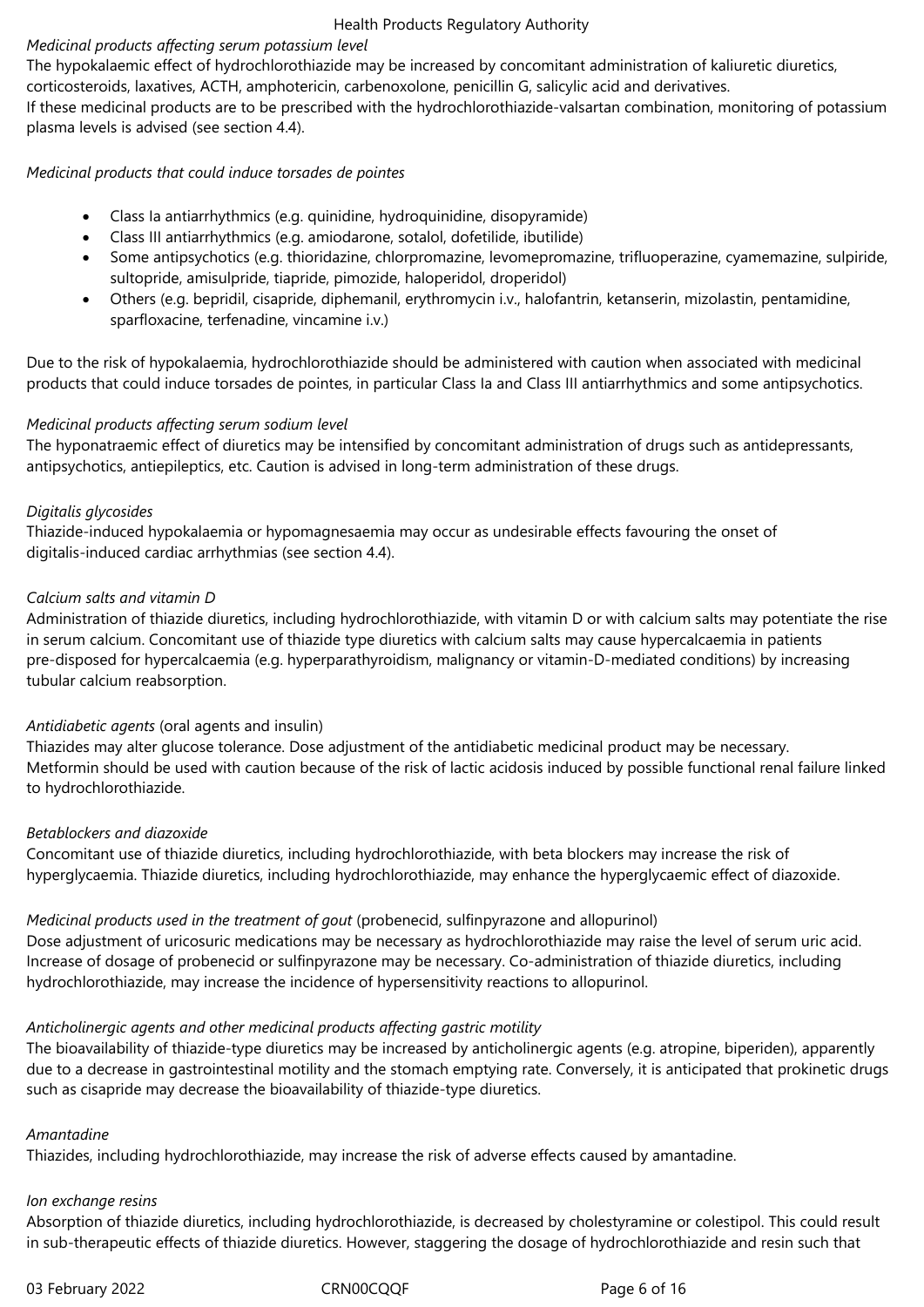hydrochlorothiazide is administered at least 4 h before or 4-6 h after the administration of resins would potentially minimise the interaction.

#### *Cytotoxic agents*

Thiazides, including hydrochlorothiazide, may reduce renal excretion of cytotoxic agents e.g. cyclophosamide, methotrexate) and potentiate their myelosuppressive effects.

#### *Non-depolarising skeletal muscle relaxants* (e.g. tubocurarine)

Thiazides, including hydrochlorothiazide, potentiate the action of skeletal muscle relaxants such as curare derivatives.

#### *Ciclosporin*

Concomitant treatment with ciclosporin may increase the risk of hyperuricaemia and gout-type complications.

#### *Alcohol, barbiturates or narcotics*

Concomitant administration of thiazide diuretics with substances that also have a blood pressure lowering effect (e.g. reducing sympathetic central nervous system activity or direct vasodilatation activity) may potentiate of orthostatic hypotension.

#### *Methyldopa*

There have been isolated reports of haemolytic anaemia in patients receiving concomitant treatment with methyldopa and hydrochlorothiazide.

#### *Iodine contrast media*

In case of diuretic-induced dehydration, there is an increased risk of acute renal failure, especially with high doses of the iodine product. Patients should be rehydrated before the administration.

#### **4.6 Fertility, pregnancy and lactation**

#### **Pregnancy**

Valsartan

The use of Angiotensin II Receptor Antagonists (AIIRAs) is not recommended during first trimester of pregnancy (see section 4.4).The use of AIIRAs is contra-indicated during the second and third trimester of pregnancy (see sections 4.3 and 4.4).

Epidemiological evidence regarding the risk of teratogenicity following exposure to ACE inhibitors during the first trimester of pregnancy has not been conclusive; however a small increase in risk cannot be excluded. Whilst there is no controlled epidemiological data on the risk with Angiotensin II Receptor Inhibitors (AIIRAs), similar risks may exist for this class of drugs. Unless continued AIIRAs therapy is considered essential, patients planning pregnancy should be changed to alternative anti-hypertensive treatments which have an established safety profile for use in pregnancy. When pregnancy is diagnosed, treatment with AIIRAs should be stopped immediately and, if appropriate, alternative therapy should be started. AIIRAs therapy exposure during the second and third trimesters is known to induce human fetotoxicity (decreased renal function, oligohydramnios, skull ossification retardation) and neonatal toxicity (renal failure, hypotension, hyperkalaemia) (see also section 5.3).

Should exposure to AIIRAs have occurred from the second trimester of pregnancy, ultrasound check of renal function and skull is recommended.

Infants whose mothers have taken AIIRAs should be closely observed for hypotension (see also section 4.3 and 4.4).

#### *Hydrochlorothiazide*

There is limited experience with hydrochlorothiazide during pregnancy, especially during the first trimester. Animal studies are insufficient. Hydrochlorothiazide crosses the placenta. Based on the pharmacological mechanism of action of hydrochlorothiazide its use during the second and third trimester may compromise foeto-placental perfusion and may cause foetal and neonatal effects like icterus, disturbance of electrolyte balance and thrombocytopenia.

#### Breastfeeding

No information is available regarding the use of valsartan during breastfeeding. Hydrochlorothiazide is excreted in human milk. Therefore the use of Valsartan/Hydrochlorothiazide during breast feeding is not recommended. Alternative treatments with better established safety profiles during breast-feeding are preferable, especially while nursing a newborn or preterm infant.

#### **4.7 Effects on ability to drive and use machines**

03 February 2022 CRN00CQQF Page 7 of 16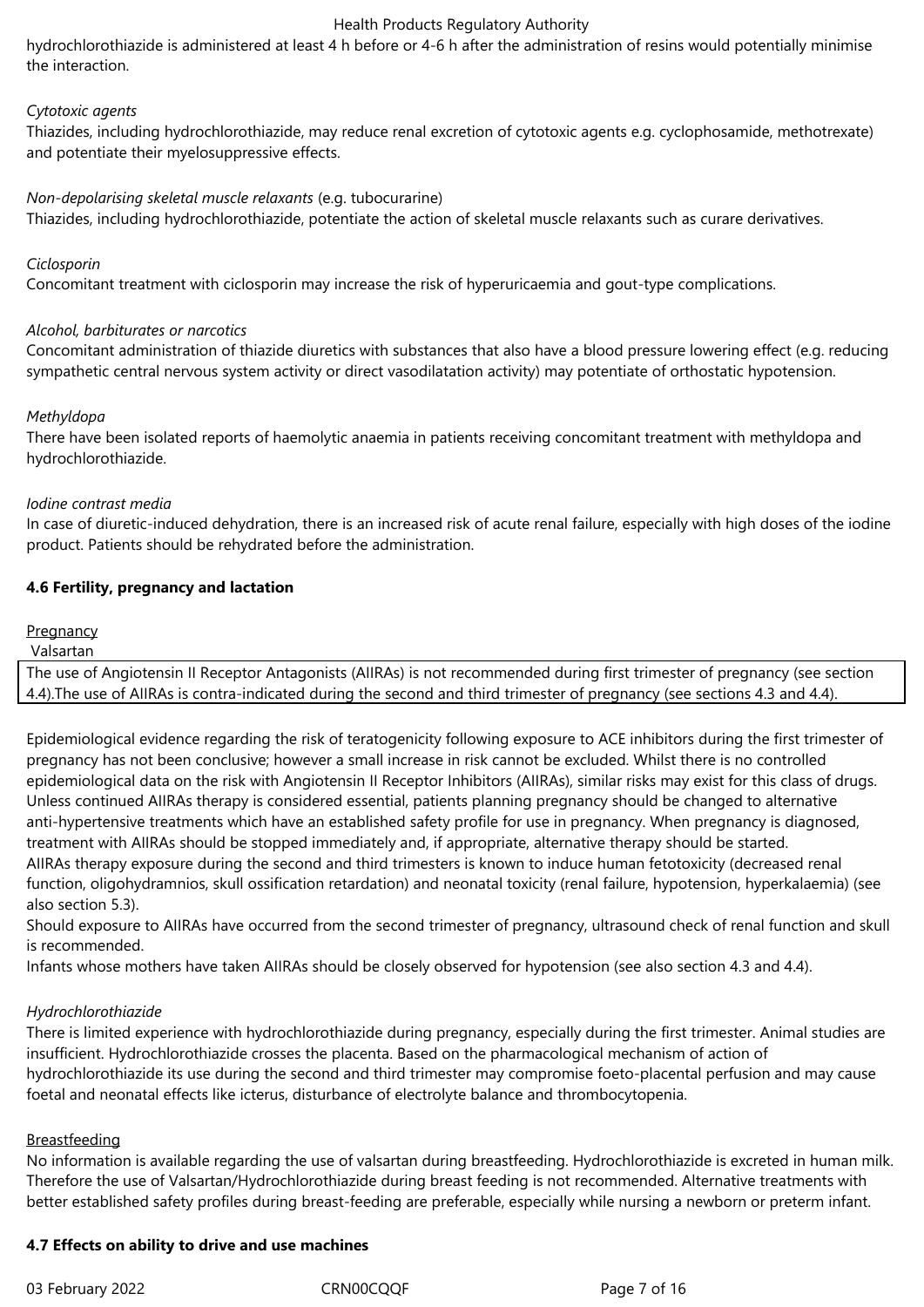No studies on the effect of Valsartan/Hydrochlorothiazide, on the ability to drive and use machines have been performed. When driving vehicles or operating machines it should be taken into account that occasionally dizziness or weariness may occur.

## **4.8 Undesirable effects**

Adverse reactions reported in clinical trials and laboratory findings occurring more frequently with valsartan plus hydrochlorothiazide versus placebo and individual postmarketing reports are presented below according to system organ class. Adverse reactions known to occur with each component given individually but which have not been seen in clinical trials may occur during treatment with valsartan/hydrochlorothiazide.

## **Adverse drug reactions**

Adverse drug reactions are ranked by frequency, the most frequent first, using the following convention: very common ( $\geq$ 1/10); common (≥ 1/100 to < 1/10); uncommon (≥ 1/1,000 to < 1/100); rare *(*≥ 1/10,000 to *<* 1/1,000); very rare (< 1/10,000), not known (cannot be estimated from the available data). Within each frequency grouping, adverse reactions are ranked in order of decreasing seriousness.

| <b>Metabolism and nutrition disorders</b>                   |                                                                 |
|-------------------------------------------------------------|-----------------------------------------------------------------|
| Uncommon                                                    | Dehydration                                                     |
| Nervous system disorders                                    |                                                                 |
| Very rare                                                   | <b>Dizziness</b>                                                |
| Uncommon                                                    | Paraesthesia                                                    |
| Not known                                                   | Syncope                                                         |
| <b>Eye disorders</b>                                        |                                                                 |
| Uncommon                                                    | Vision blurred                                                  |
| <b>Ear and labyrinth disorders</b>                          |                                                                 |
| Uncommon                                                    | Tinnitus                                                        |
| <b>Vascular disorders</b>                                   |                                                                 |
| Uncommon                                                    | Hypotension                                                     |
| Respiratory, thoracic and mediastinal disorders             |                                                                 |
| Uncommon                                                    | Cough                                                           |
| Not known                                                   | Non cardiogenic pulmonary oedema                                |
| <b>Gastrointestinal disorders</b>                           |                                                                 |
| Very rare                                                   | Diarrhoea                                                       |
| Musculoskeletal and connective tissue disorders             |                                                                 |
| Uncommon                                                    | Myalgia                                                         |
| Very rare                                                   | Arthralgia                                                      |
| <b>Renal and urinary disorders</b>                          |                                                                 |
| Not known                                                   | Impaired renal function                                         |
| <b>General disorders and administration site conditions</b> |                                                                 |
| Uncommon                                                    | Fatigue                                                         |
| <b>Investigations</b>                                       |                                                                 |
|                                                             | Serum uric acid increased, Serum bilirubin and Serum creatinine |
| Not known                                                   | increased, Hypokalaemia, Hyponatraemia, Elevation of Blood Urea |
|                                                             | Nitrogen, Neutropenia                                           |

Table 1. Frequency of adverse reactions with valsartan/hydrochlorothiazide

Additional information on the individual components

Adverse reactions previously reported with one of the individual components may be potential undesirable effects with Valsartan/Hydrochlorothiazide as well, even if not observed in clinical trials or during postmarketing period.

Table 2. Frequency of adverse reactions with valsartan

| <b>Blood and lymphatic system disorders</b> |                                                                    |              |
|---------------------------------------------|--------------------------------------------------------------------|--------------|
| Not known                                   | Decrease in haemoglobin, decrease in haematocrit, thrombocytopenia |              |
| 03 February 2022                            | CRN00COOF                                                          | Page 8 of 16 |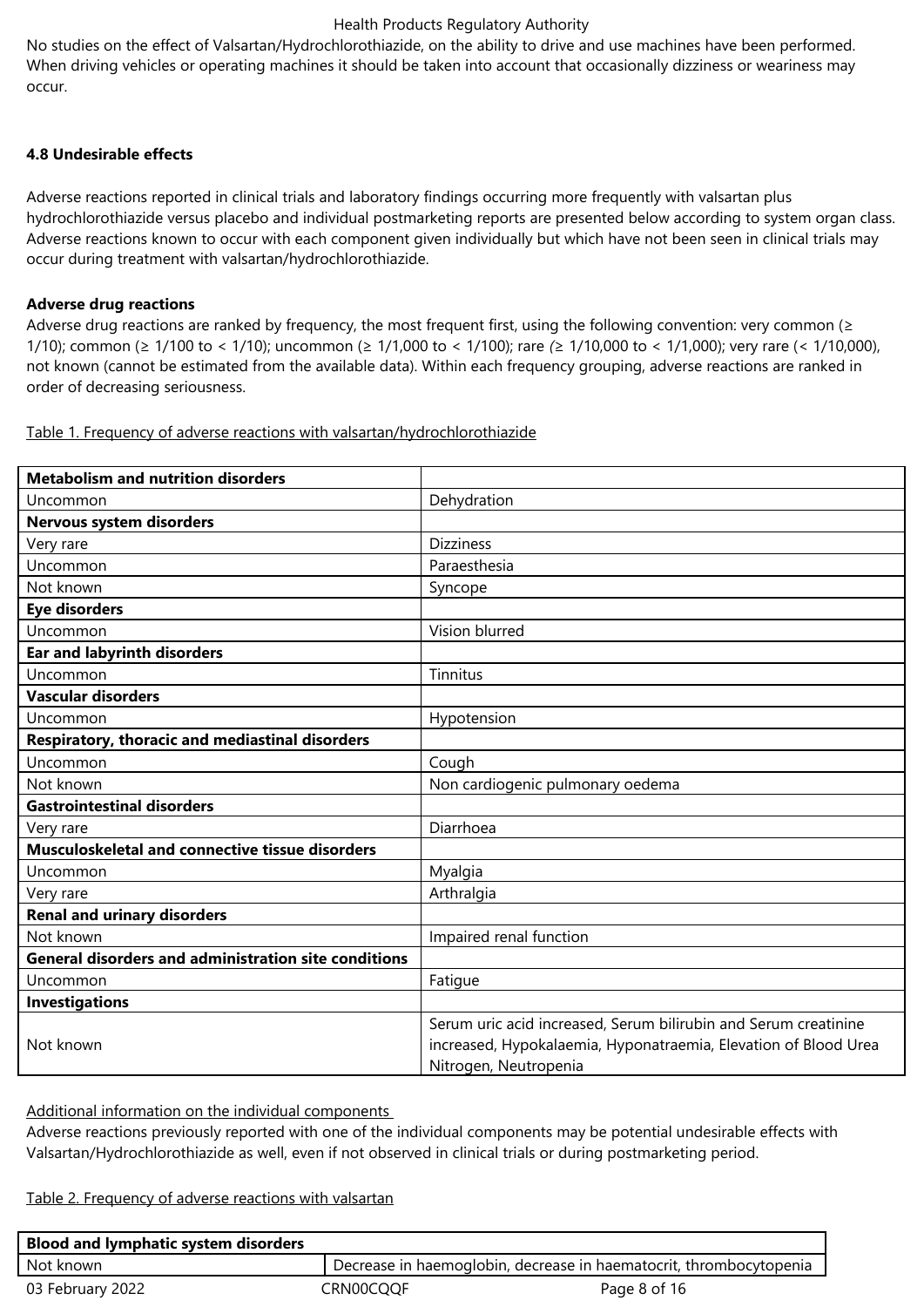| Health Products Regulatory Authority |  |
|--------------------------------------|--|
|--------------------------------------|--|

| Immune system disorders                   |                                                                    |
|-------------------------------------------|--------------------------------------------------------------------|
| Not known                                 | Other hypersensitivity/allergic reactions including serum sickness |
| <b>Metabolism and nutrition disorders</b> |                                                                    |
| Not known                                 | Increase of serum potassium, hyponatraemia                         |
| <b>Ear and labyrinth disorders</b>        |                                                                    |
| Uncommon                                  | Vertigo                                                            |
| <b>Vascular disorders</b>                 |                                                                    |
| Not known                                 | <b>Vasculitis</b>                                                  |
| <b>Gastrointestinal disorders</b>         |                                                                    |
| Uncommon                                  | Abdominal pain                                                     |
| <b>Hepatobiliary disorders</b>            |                                                                    |
| Not known                                 | Elevation of liver function values                                 |
| Skin and subcutaneous tissue disorders    |                                                                    |
| Not known                                 | Angioedema, rash, dermatitis bullous, pruritus                     |
| <b>Renal and urinary disorders</b>        |                                                                    |
| Not known                                 | Renal failure                                                      |

Table 3. Frequency of adverse reactions with hydrochlorothiazide

Hydrochlorothiazide has been extensively prescribed for many years, frequently in higher doses than those administered with Valsartan/Hydrochlorothiazide. The following adverse reactions have been reported in patients treated with monotherapy of thiazide diuretics, including hydrochlorothiazide:

| Neoplasms benign, malignant and unspecified (incl cysts and polyps) |                                                                  |  |
|---------------------------------------------------------------------|------------------------------------------------------------------|--|
|                                                                     | Non-melanoma skin cancer (basal cell carcinoma and squamous cell |  |
| Not known                                                           | carcinoma)                                                       |  |
| <b>Blood and lymphatic system disorders</b>                         |                                                                  |  |
| Rare                                                                | Thrombocytopenia sometimes with purpura                          |  |
|                                                                     | Agranulocytosis, leucopenia, haemolytic anaemia, bone marrow     |  |
| Very rare                                                           | failure                                                          |  |
| Not known                                                           | Aplastic anemia                                                  |  |
| Immune system disorders                                             |                                                                  |  |
| Very rare                                                           | Hypersenstivity reactions                                        |  |
| <b>Metabolism and nutrition disorders</b>                           |                                                                  |  |
| Very common                                                         | Hypokalaemia, blood lipids increased (mainly at higher doses)    |  |
| Common                                                              | Hyponatraemia, hypomagnesaemia, hyperuricaemia                   |  |
| Rare                                                                | Hypercalcaemia, hyperglycaemia, glycosuria and worsening of      |  |
|                                                                     | diabetic metabolic state                                         |  |
| Very rare                                                           | Hypochloraemic alkalosis                                         |  |
| <b>Psychiatric disorders</b>                                        |                                                                  |  |
| Rare                                                                | Depression, sleep disturbances                                   |  |
| Nervous system disorders                                            |                                                                  |  |
| Rare                                                                | Headache                                                         |  |
| <b>Eye disorders</b>                                                |                                                                  |  |
| Rare                                                                | Visual impairment                                                |  |
| Not known                                                           | Acute angle-closure glaucoma, choroidal effusion                 |  |
| <b>Cardiac disorders</b>                                            |                                                                  |  |
| Rare                                                                | Cardiac arrhythmias                                              |  |
| <b>Vascular disorders</b>                                           |                                                                  |  |
| Common                                                              | Postural hypotension                                             |  |
| Respiratory, thoracic and mediastinal disorders                     |                                                                  |  |
|                                                                     | Respiratory distress including pneumonitis and pulmonary oedema  |  |
| Very rare                                                           | Acute respiratory distress syndrome (ARDS) (see section 4.4)     |  |
| <b>Gastrointestinal disorders</b>                                   |                                                                  |  |
| Common                                                              | Loss of appetite, mild nausea and vomiting                       |  |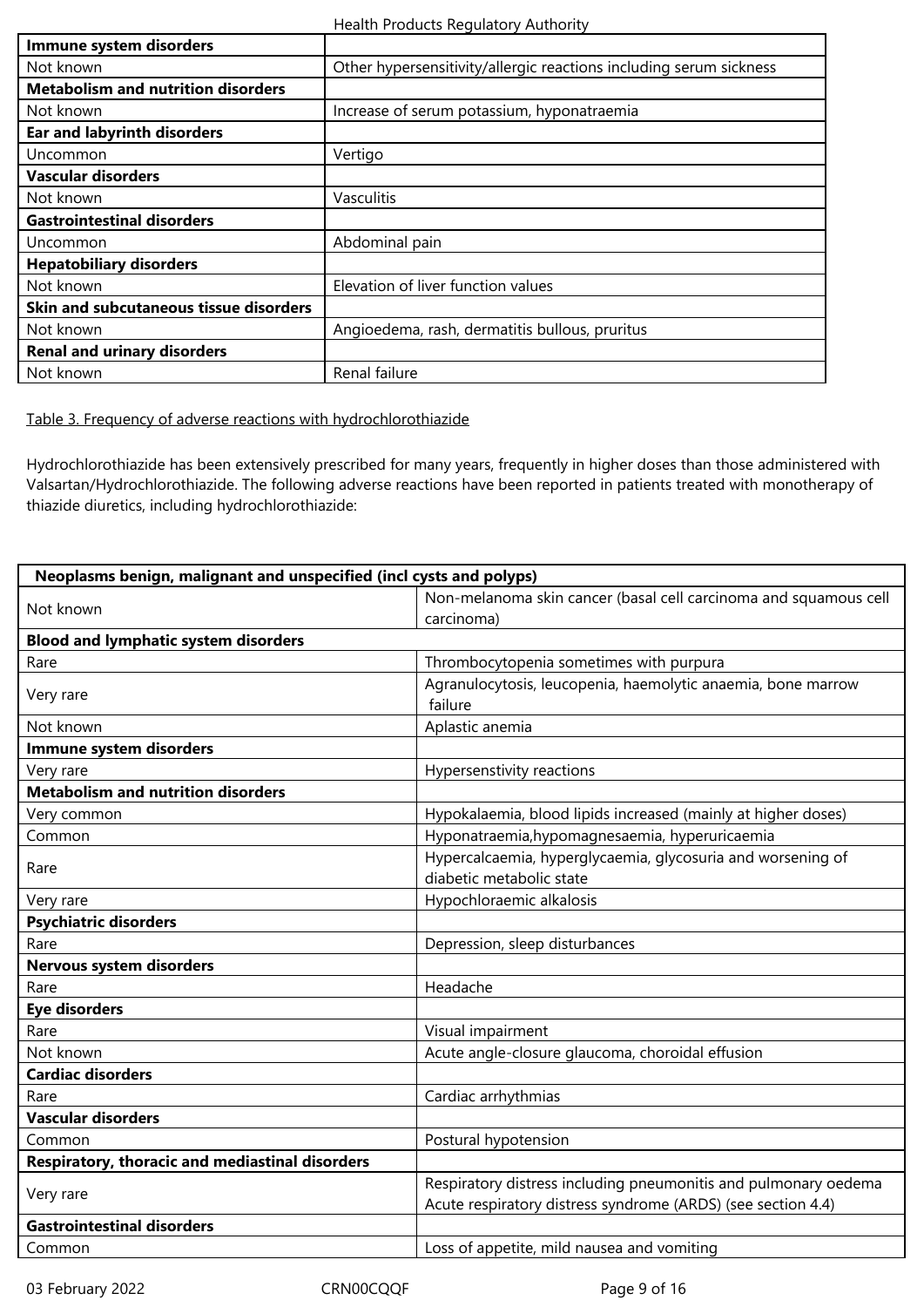| <b>Hepatobiliary disorders</b>                              |                                                                                                                                                          |
|-------------------------------------------------------------|----------------------------------------------------------------------------------------------------------------------------------------------------------|
| Rare                                                        | Intrahepatic cholestasis or jaundice                                                                                                                     |
| Skin and subcutaneous tissue disorders                      |                                                                                                                                                          |
| Common                                                      | Urticaria and other forms of rash                                                                                                                        |
| Rare                                                        | Photosensitisation                                                                                                                                       |
| Very rare                                                   | Necrotising vasculitis and toxic epidermal necrolysis, cutaneous<br>lupus erythematosus-like reactions, reactivation of cutaneous lupus<br>erythematosus |
| Not known                                                   | Erythema multiforme                                                                                                                                      |
| <b>Musculoskeletal and connective tissue disorders</b>      |                                                                                                                                                          |
| Not known                                                   | Muscle spasm                                                                                                                                             |
| <b>Renal and urinary disorders</b>                          |                                                                                                                                                          |
| Not known                                                   | Renal dysfunction, acute renal failure                                                                                                                   |
| <b>Reproductive system and breast disorders</b>             |                                                                                                                                                          |
| Common                                                      | Impotence                                                                                                                                                |
| <b>General disorders and administration site conditions</b> |                                                                                                                                                          |
| Not known                                                   | Pyrexia, asthenia                                                                                                                                        |

#### Description of selected adverse reactions

Non-melanoma skin cancer: Based on available data from epidemiological studies, cumulative dose-dependent association between HCTZ and NMSC has been observed (see also sections 4.4 and 5.1).

#### Reporting of suspected adverse reactions

Reporting suspected adverse reactions after authorisation of the medicinal product is important. It allows continued monitoring of the benefit/risk balance of the medicinal product. Healthcare professionals are asked to report any suspected adverse reactions via HPRA Pharmacovigilance Website: www.hpra.ie

## **4.9 Overdose**

## *Symptoms*

Overdose with valsartan may result in marked hypotension, which could lead to depressed level of consciousness, circulatory collapse and/or shock. In addition, the following signs and symptoms may occur due to an overdose of the hydrochlorothiazide component: nausea, somnolence, hypovolaemia, and electrolyte disturbances associated with cardiac arrhythmias and muscle spasms.

#### *Treatment*

The therapeutic measures depend on the time of ingestion and the type and severity of the symptoms, stabilisation of the circulatory condition being of prime importance.

If hypotension occurs, the patient should be placed in the supine position and salt and volume supplementation should be given rapidly.

Valsartan cannot be eliminated by means of haemodialysis because of its strong plasma binding behaviour whereas clearance of hydrochlorothiazide will be achieved by dialysis.

#### **5 PHARMACOLOGICAL PROPERTIES**

#### **5.1 Pharmacodynamic properties**

Pharmacotherapeutic group: Angiotensin II antagonists and diuretics, valsartan and diuretics; ATC code: C09D A03.

#### *Valsartan/hydrochlorothiazide*

In a double-blind, randomised, active-controlled trial in patients not adequately controlled on hydrochlorothiazide 12.5 mg, significantly greater mean systolic/diastolic BP reductions were observed with the combination of valsartan/ hydrochlorothiazide 160/12.5 mg (12.4/7.5 mmHg) compared to hydrochlorothiazide 25 mg (5.6/2.1 mmHg). In addition, a significantly greater percentage of patients responded (BP <140/90 mmHg or SBP reduction ≥20 mmHg or DBP reduction ≥10 mmHg) with valsartan/hydrochlorothiazide 160/12.5 mg (50%) compared to hydrochlorothiazide 25 mg (25%).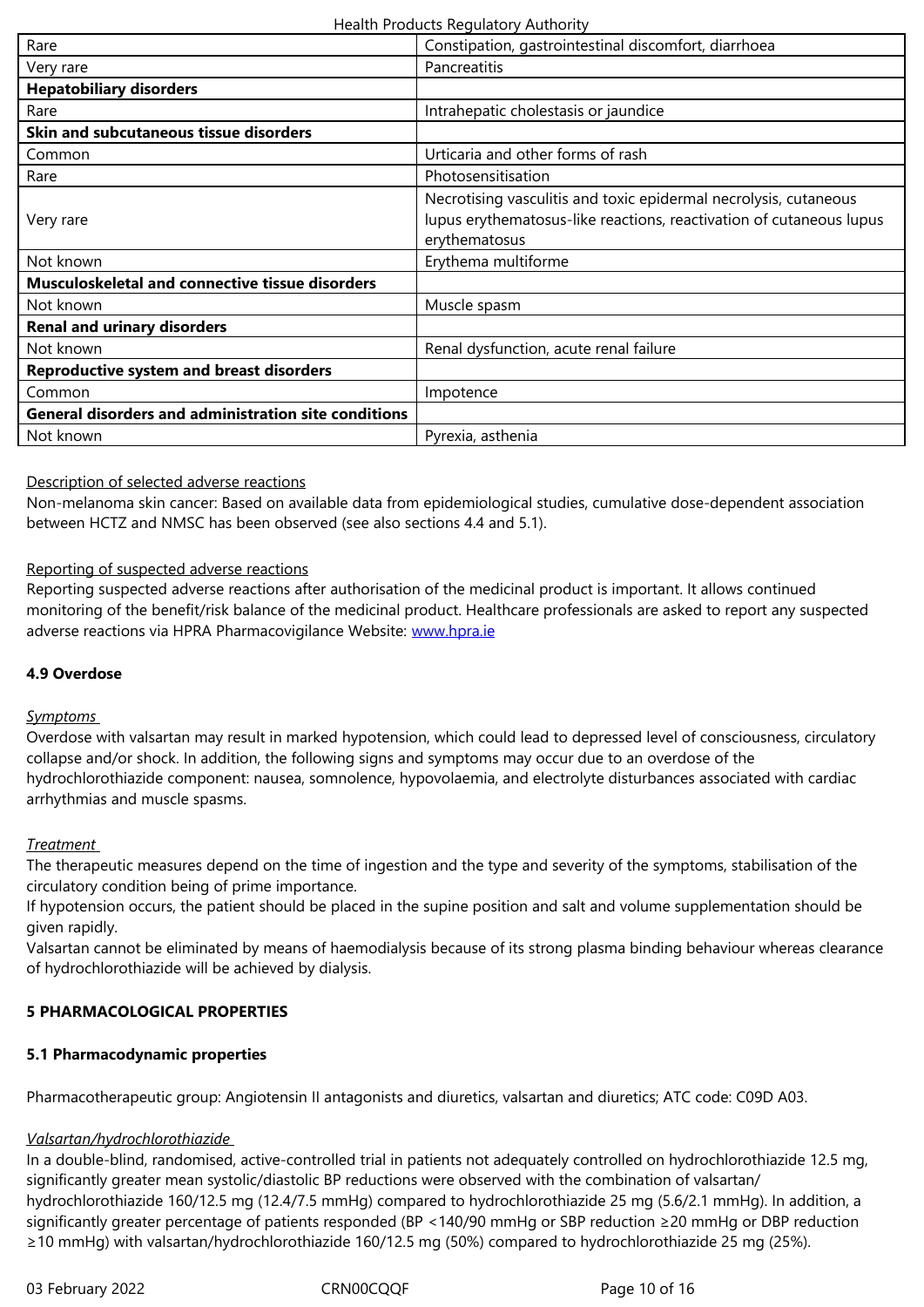In a double-blind, randomised, active-controlled trial in patients not adequately controlled on valsartan 160 mg, significantly greater mean systolic/diastolic BP reductions were observed with both the combination of valsartan/hydrochlorothiazide 160/25 mg (14.6/11.9 mmHg) and valsartan/hydrochlorothiazide 160/12.5 mg (12.4/10.4 mmHg) compared to valsartan 160 mg (8.7/8.8 mmHg). The difference in BP reductions between the 160/25 mg and 160/12.5 mg doses also reached statistical significance. In addition, a significantly greater percentage of patients responded (diastolic BP <90 mmHg or reduction ≥10 mmHg) with valsartan/hydrochlorothiazide 160/25 mg (68%) and 160/12.5 mg (62%) compared to valsartan 160 mg (49%).

In a double-blind, randomised, placebo-controlled, factorial design trial comparing various dose combinations of valsartan/hydrochlorothiazide to their respective components, significantly greater mean systolic/diastolic BP reductions were observed with the combination of valsartan/hydrochlorothiazide 160/12.5 mg (17.8/13.5 mmHg) and 160/25 mg (22.5/15.3 mmHg) compared to placebo (1.9/4.1 mmHg) and the respective monotherapies, i.e., hydrochlorothiazide 12.5 mg (7.3/7.2 mmHg), hydrochlorothiazide 25 mg (12.7/9.3 mmHg) and valsartan 160 mg (12.1/9.4 mmHg). In addition, a significantly greater percentage of patients responded (diastolic BP <90 mmHg or reduction ≥10 mmHg) with valsartan/hydrochlorothiazide 160/25 mg (81%) and valsartan/hydrochlorothiazide 160/12.5 mg (76%) compared to placebo (29%) and the respective monotherapies, i.e., hydrochlorothiazide 12.5 mg (41%), hydrochlorothiazide 25 mg (54%), and valsartan 160 mg (59%).

Dose-dependent decreases in serum potassium occurred in controlled clinical studies with valsartan + hydrochlorothiazide. Reduction in serum potassium occurred more frequently in patients given 25 mg hydrochlorothiazide than in those given 12.5 mg hydrochlorothiazide. In controlled clinical trials with valsartan/hydrochlorothiazide the potassium lowering effect of hydrochlorothiazide was attenuated by the potassium-sparing effect of valsartan.

Beneficial effects of valsartan in combination with hydrochlorothiazide on cardiovascular mortality and morbidity are currently unknown.

Epidemiological studies have shown that long-term treatment with hydrochlorothiazide reduces the risk of cardiovascular mortality and morbidity.

## *Valsartan*

Valsartan is an orally active and specific angiotensin II (Ang II) receptor antagonist. It acts selectively on the AT1 receptor subtype, which is responsible for the known actions of angiotensin II. The increased plasma levels of Ang II following AT1 receptor blockade with valsartan may stimulate the unblocked AT2 receptor, which appears to counterbalance the effect of the AT1 receptor. Valsartan does not exhibit any partial agonist activity at the AT1 receptor and has much (about 20,000-fold) greater affinity for the AT1 receptor than for the AT2 receptor. Valsartan is not known to bind to or block other hormone receptors or ion channels known to be important in cardiovascular regulation.

Valsartan does not inhibit ACE, also known as kininase II, which converts Ang I to Ang II and degrades bradykinin. Since there is no effect on ACE and no potentiation of bradykinin or substance P, angiotensin II antagonists are unlikely to be associated with coughing. In clinical trials where valsartan was compared with an ACE inhibitor, the incidence of dry cough was significantly (P <0.05) lower in patients treated with valsartan than in those treated with an ACE inhibitor (2.6% versus 7.9% respectively). In a clinical trial of patients with a history of dry cough during ACE inhibitor therapy, 19.5% of trial subjects receiving valsartan and 19.0% of those receiving a thiazide diuretic experienced cough compared to 68.5% of those treated with an ACE inhibitor (P  $(0.05)$ .

Administration of valsartan to patients with hypertension results in reduction of blood pressure without affecting pulse rate. In most patients, after administration of a single oral dose, onset of antihypertensive activity occurs within 2 hours, and the peak reduction of blood pressure is achieved within 4–6 hours. The antihypertensive effect persists over 24 hours after dosing. During repeated dosing, the maximum reduction in blood pressure with any dose is generally attained within 2–4 weeks and is sustained during long-term therapy. Combined with hydrochlorothiazide, a significant additional reduction in blood pressure is achieved.

Abrupt withdrawal of valsartan has not been associated with rebound hypertension or other adverse clinical events. In hypertensive patients with type 2 diabetes and microalbuminuria, valsartan has been shown to reduce the urinary excretion of albumin. The MARVAL (Micro Albuminuria Reduction with Valsartan) study assessed the reduction in urinary albumin excretion (UAE) with valsartan (80-160 mg/od) versus amlodipine (5-10 mg/od), in 332 type 2 diabetic patients (mean age: 58 years; 265 men) with microalbuminuria (valsartan: 58 μg/min; amlodipine: 55.4 μg/min), normal or high blood pressure and with preserved renal function (blood creatinine <120 μmol/l). At 24 weeks, UAE was reduced (p <0.001) by 42% (-24.2 μg/min; 95% CI: –40.4 to –19.1) with valsartan and approximately 3% (–1.7 μg/min; 95% CI: –5.6 to 14.9) with amlodipine despite similar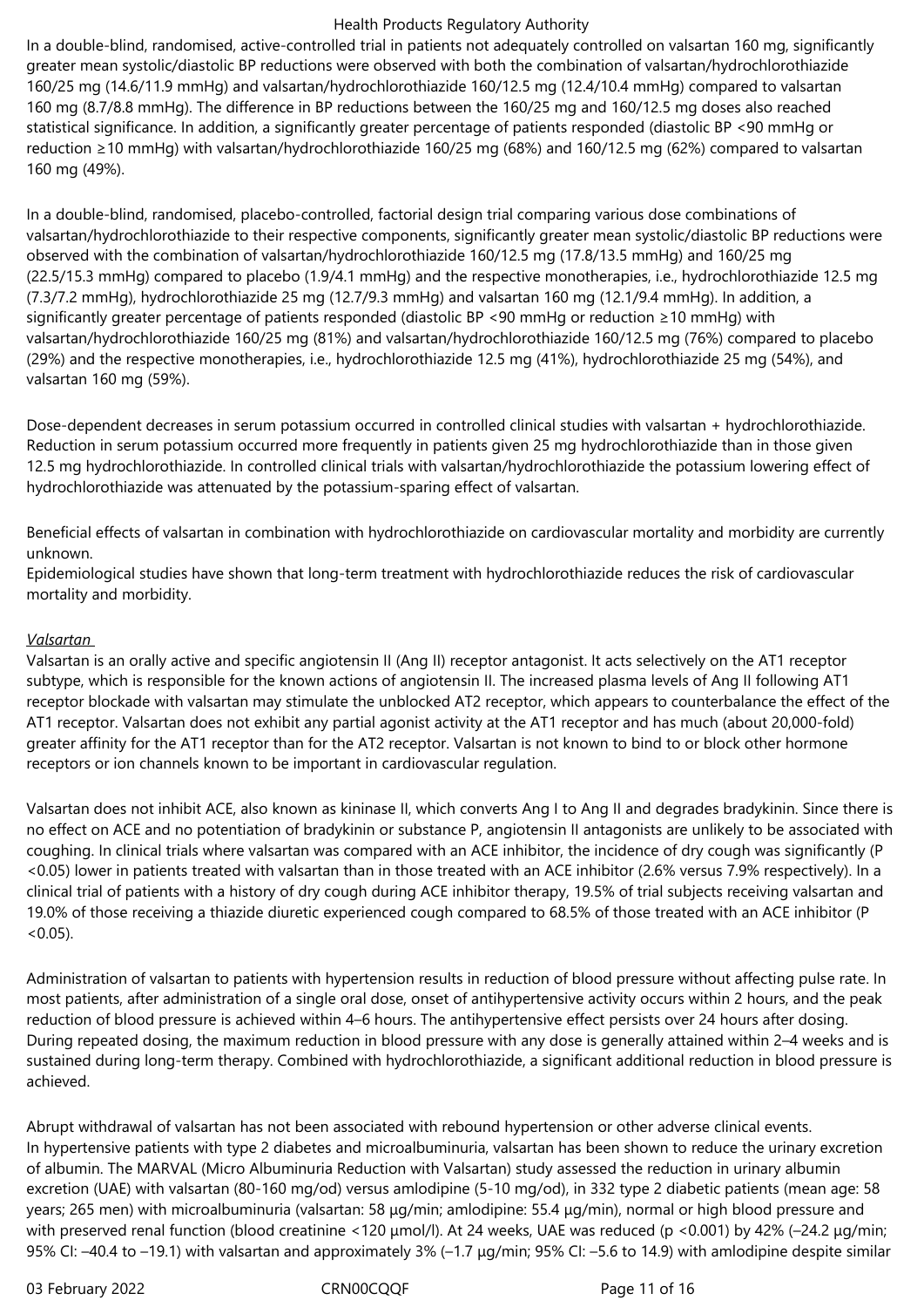rates of blood pressure reduction in both groups. The Diovan Reduction of Proteinuria (DROP) study further examined the efficacy of valsartan in reducing UAE in 391 hypertensive patients (BP=150/88 mmHg) with type 2 diabetes, albuminuria (mean=102 μg/min; 20–700 μg/min) and preserved renal function (mean serum creatinine = 80 μmol/l). Patients were randomised to one of 3 doses of valsartan (160, 320 and 640 mg/od) and treated for 30 weeks.

The purpose of the study was to determine the optimal dose of valsartan for reducing UAE in hypertensive patients with type 2 diabetes. At 30 weeks, the percentage change in UAE was significantly reduced by 36% from baseline with valsartan 160 mg (95%CI: 22 to 47%), and by 44% with valsartan 320 mg (95%CI: 31 to 54 %). It was concluded that 160-320 mg of valsartan produced clinically relevant reductions in UAE in hypertensive patients with type 2 diabetes.

#### Other: dual blockade of the renin-angiotensin-aldosterone system (RAAS)

Two large randomised, controlled trials (ONTARGET (ONgoing Telmisartan Alone and in combination with Ramipril Global Endpoint Trial) and VA NEPHRON-D (The Veterans Affairs Nephropathy in Diabetes)) have examined the use of the combination of an ACE-inhibitor with an angiotensin II receptor blocker.

ONTARGET was a study conducted in patients with a history of cardiovascular or cerebrovascular disease, or type 2 diabetes mellitus accompanied by evidence of end-organ damage. VA NEPHRON-D was a study in patients with type 2 diabetes mellitus and diabetic nephropathy.

These studies have shown no significant beneficial effect on renal and/or cardiovascular outcomes and mortality, while an increased risk of hyperkalaemia, acute kidney injury and/or hypotension as compared to monotherapy was observed. Given their similar pharmacodynamic properties, these results are also relevant for other ACE-inhibitors and angiotensin II receptor blockers.

ACE-inhibitors and angiotensin II receptor blockers should therefore not be used concomitantly in patients with diabetic nephropathy.

ALTITUDE (Aliskiren Trial in Type 2 Diabetes Using Cardiovascular and Renal Disease Endpoints) was a study designed to test the benefit of adding aliskiren to a standard therapy of an ACE-inhibitor or an angiotensin II receptor blocker in patients with type 2 diabetes mellitus and chronic kidney disease, cardiovascular disease, or both. The study was terminated early because of an increased risk of adverse outcomes. Cardiovascular death and stroke were both numerically more frequent in the aliskiren group than in the placebo group and adverse events and serious adverse events of interest (hyperkalaemia, hypotension and renal dysfunction) were more frequently reported in the aliskiren group than in the placebo group.

## *Hydrochlorothiazide*

The site of action of thiazide diuretics is primarily in the renal distal convoluted tubule. It has been shown that there is a high-affinity receptor in the renal cortex as the primary binding site for the thiazide diuretic action and inhibition of NaCl transport in the distal convoluted tubule. The mode of action of thiazides is through inhibition of the Na<sup>+</sup>Cl<sup>-</sup> symporter perhaps by competing for the Clˉ site, thereby affecting electrolyte reabsorption mechanisms:directly increasing sodium and chloride excretion to an approximately equal extent, and indirectly by this diuretic action reducing plasma volume, with consequent increases in plasma renin activity, aldosterone secretion and urinary potassium loss, and a decrease in serum potassium. The renin-aldosterone link is mediated by angiotensin II, so with co-administration of valsartan the reduction in serum potassium is less pronounced as observed under monotherapy with hydrochlorothiazide.

Non-melanoma skin cancer: Based on available data from epidemiological studies, cumulative dose-dependent association between hydrochlorothiazide and NMSC has been observed. One study included a population comprised of 71,533 cases of BCC and of 8,629 cases of SCC matched to 1,430,833 and 172,462 population controls, respectively. High hydrochlorothiazide use (≥50,000 mg cumulative) was associated with an adjusted OR of 1.29 (95% CI: 1.23-1.35) for BCC and 3.98 (95% CI: 3.68-4.31) for SCC. A clear cumulative dose response relationship was observed for both BCC and SCC. Another study showed a possible association between lip cancer (SCC) and exposure to hydrochlorothiazide: 633 cases of lip-cancer were matched with 63,067 population controls, using a risk-set sampling strategy. A cumulative dose-response relationship was demonstrated with an adjusted OR 2.1 (95% CI: 1.7-2.6) increasing to OR 3.9 (3.0-4.9) for high use (~25,000 mg) and OR 7.7 (5.7-10.5) for the highest cumulative dose (~100,000 mg) (see also section 4.4).

## **5.2 Pharmacokinetic properties**

## *Valsartan/hydrochlorothiazide*

The systemic availability of hydrochlorothiazide is reduced by about 30% when co-administered with valsartan. The kinetics of valsartan are not markedly affected by the co-administration of hydrochlorothiazide. This observed interaction has no impact on the combined use of valsartan and hydrochlorothiazide, since controlled clinical trials have shown a clear anti-hypertensive effect, greater than that obtained with either active substance given alone, or placebo.

*Valsartan Absorption* 

03 February 2022 CRN00CQQF CRNOCCQCF Page 12 of 16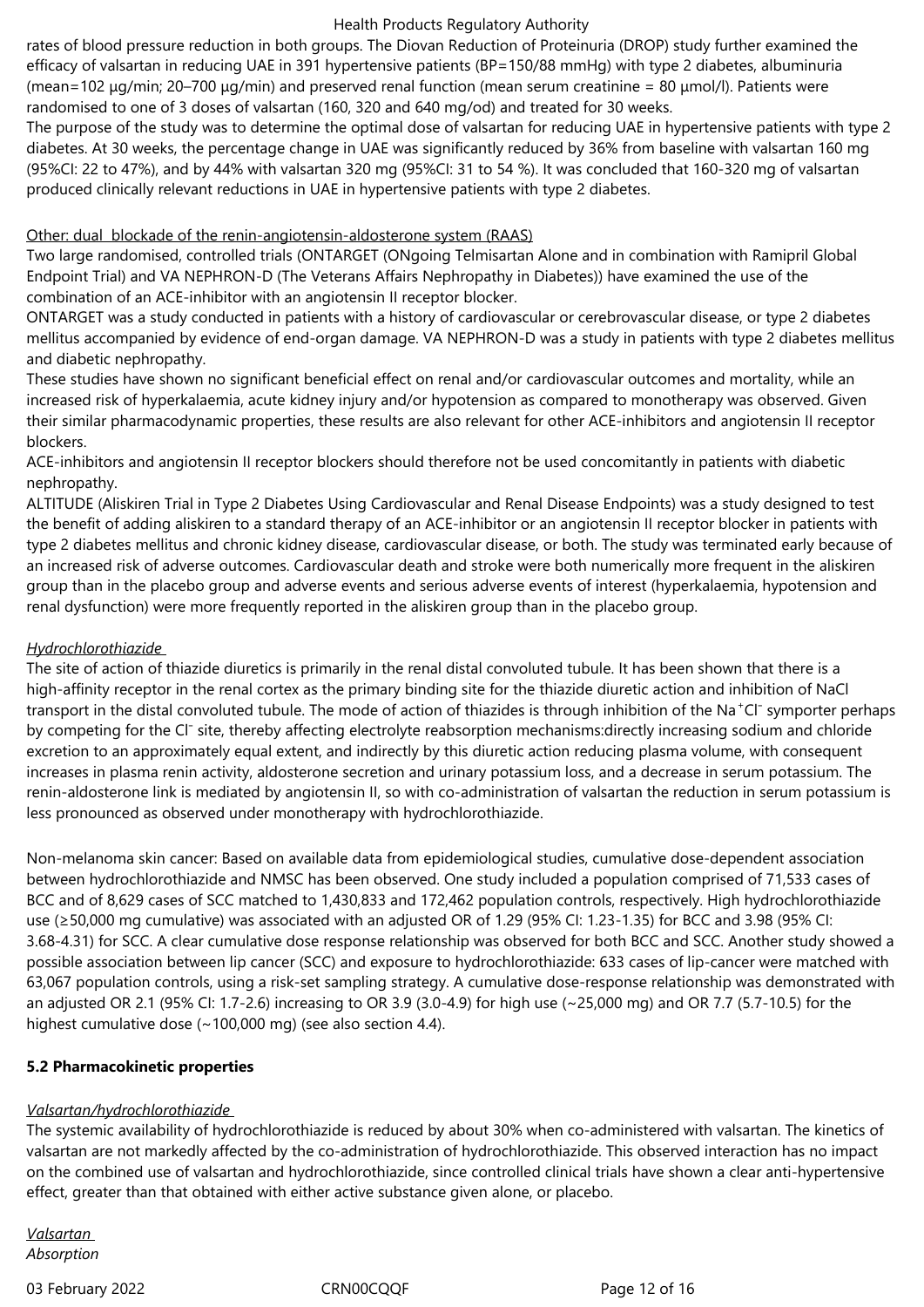Following oral administration of valsartan alone, peak plasma concentrations of valsartan are reached in 2–4 hours. Mean absolute bioavailability is 23%. Food decreases exposure (as measured by AUC) to valsartan by about 40% and peak plasma concentration ( $C_{\text{max}}$ ) by about 50%, although from about 8 h post dosing plasma valsartan concentrations are similar for the fed and fasted groups. This reduction in AUC is not, however, accompanied by a clinically significant reduction in the therapeutic effect, and valsartan can therefore be given either with or without food.

## *Distribution*

The steady-state volume of distribution of valsartan after intravenous administration is about 17 litres, indicating that valsartan does not distribute into tissues extensively. Valsartan is highly bound to serum proteins (94–97%), mainly serum albumin.

#### *Biotransformation*

Valsartan is not biotransformed to a high extent as only about 20% of dose is recovered as metabolites. A hydroxy metabolite has been identified in plasma at low concentrations (less than 10% of the valsartan AUC). This metabolite is pharmacologically inactive.

#### *Elimination*

Valsartan shows multiexponential decay kinetics (t<sub>1/20</sub> <1 h and t<sub>1/28</sub> about 9 h). Valsartan is primarily eliminated in faeces (about 83% of dose) and urine (about 13% of dose), mainly as unchanged drug. Following intravenous administration, plasma clearance of valsartan is about 2 l/h and its renal clearance is 0.62 l/h (about 30% of total clearance). The half-life of valsartan is 6 hours.

## *Hydrochlorothiazide*

#### *Absorption*

The absorption of hydrochlorothiazide, after an oral dose, is rapid ( $t_{max}$  about 2 h). The increase in mean AUC is linear and dose proportional in the therapeutic range.

The effect of food on hydrochlorothiazide absorption, if any, has little clinical significance. Absolute bioavailability of hydrochlorothiazide is 70% after oral administration.

## *Distribution*

The apparent volume of distribution is 4–8 l/kg.

Circulating hydrochlorothiazide is bound to serum proteins (40–70%), mainly serum albumin. Hydrochlorothiazide also accumulates in erythrocytes at approximately 1.8 times the level in plasma.

#### *Elimination*

Hydrochlorothiazide is eliminated predominantly as unchanged drug. Hydrochlorothiazide is eliminated from plasma with a half-life averaging 6 to 15 hours in the terminal elimination phase. There is no change in the kinetics of hydrochlorothiazide on repeated dosing, and accumulation is minimal when dosed once daily. There is more than95% of the absorbed dose being excreted as unchanged compound in the urine. The renal clearance is composed of passive filtration and active secretion into the renal tubule.

#### *Special populations*

## *Elderly*

A somewhat higher systemic exposure to valsartan was observed in some elderly subjects than in young subjects; however, this has not been shown to have any clinical significance.

Limited data suggest that the systemic clearance of hydrochlorothiazide is reduced in both healthy and hypertensive elderly subjects compared to young healthy volunteers.

#### *Renal impairment*

At the recommended dose of Valsartan/Hydrochlorothiazide no dose adjustment is required for patients with a creatinine clearance of 30–70 ml/min.

In patients with severe renal impairment (creatinine clearance <30 ml/min) and patients undergoing dialysis no data are available for Valsartan/Hydrochlorothiazide. Valsartan is highly bound to plasma protein and is not to be removed by dialysis, whereas clearance of hydrochlorothiazide will be achieved by dialysis.

In the presence of renal impairment, mean peak plasma levels and AUC values of hydrochlorothiazide are increased and the urinary excretion rate is reduced. In patients with mild to moderate renal impairment, a 3-fold increase in hydrochlorothiazide AUC has been observed. In patients with severe renal impairment an 8-fold increase in AUC has been observed. Hydrochlorothiazide is contraindicated in patients with severe renal impairment (see section 4.3).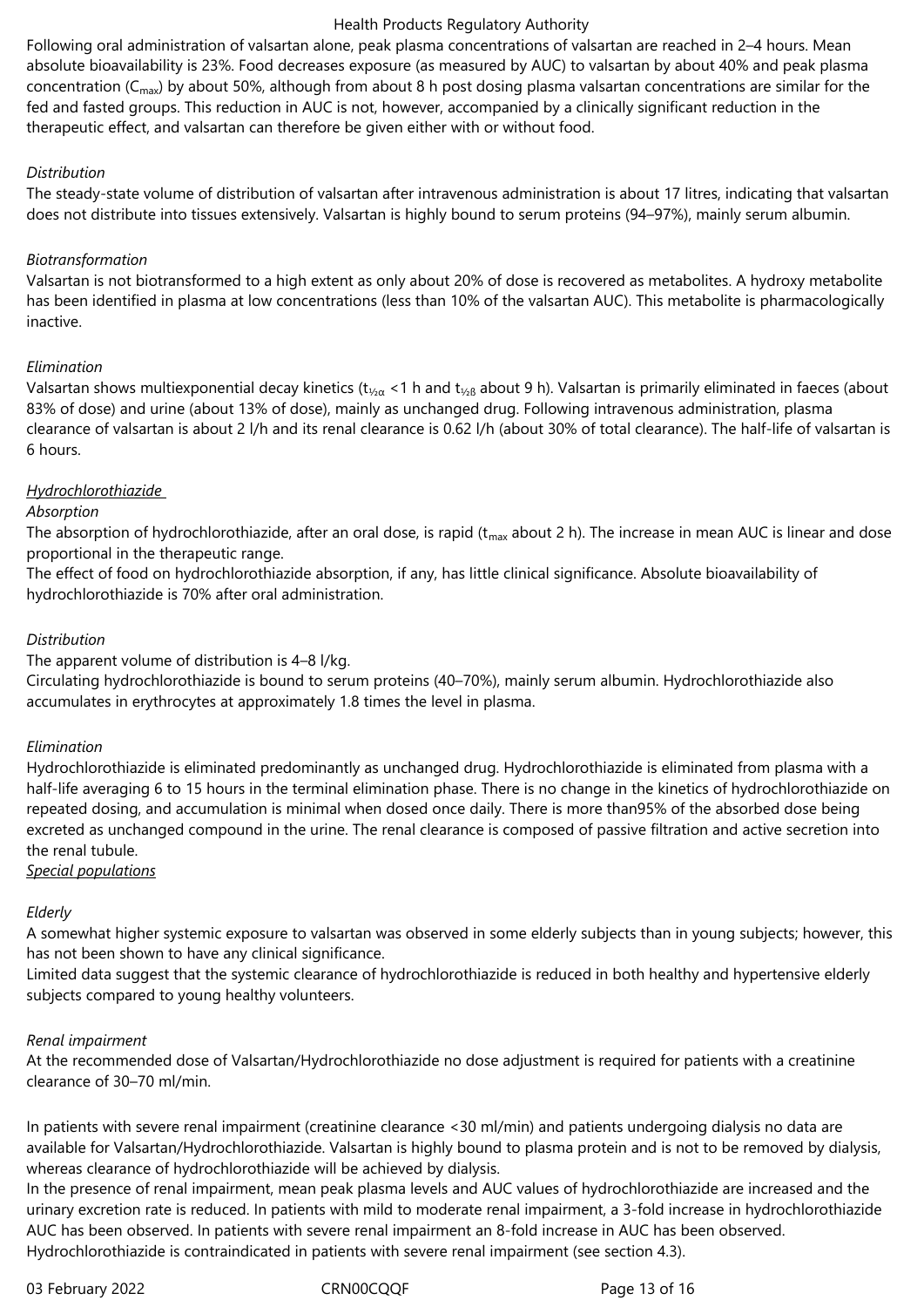## *Hepatic impairment*

In a pharmacokinetics trial in patients with mild ( $n=6$ ) to moderate ( $n=5$ ) hepatic dysfunction, exposure to valsartan was increased approximately 2-fold compared with healthy volunteers (see sections 4.2 and 4.4).

There is no data available on the use of valsartan in patients with severe hepatic dysfunction (see section 4.3). Hepatic disease does not significantly affect the pharmacokinetics of hydrochlorothiazide.

#### **5.3 Preclinical safety data**

The potential toxicity of the valsartan - hydrochlorothiazide combination after oral administration was investigated in rats and marmosets in studies lasting up to six months. No findings emerged that would exclude the use of therapeutic doses in man.

The changes produced by the combination in the chronic toxicity studies are most likely to have been caused by the valsartan component. The toxicological target organ was the kidney, the reaction being more marked in the marmoset than the rat.

The combination led to kidney damage (nephropathy with tubular basophilia, rises in plasma urea, plasma creatinine and serum potassium, increases in urine volume and urinary electrolytes from 30 mg/kg/day valsartan + 9 mg/kg/day hydrochlorothiazide in rats and 10 + 3 mg/kg/d in marmosets), probably by way of altered renal haemodynamics. These doses in rats respectively, represent 0.9 and 3.5–times the maximum recommended human dose (MRHD) of valsartan and hydrochlorothiazide on a mg/m<sup>2</sup> basis. These doses in marmosets, respectively, represent 0.3 and 1.2–times the maximum recommended human dose (MRHD) of valsartan and hydrochlorothiazide on a mg/m<sup>2</sup> basis. (Calculations assume an oral dose of 320 mg/day valsartan in combination with 25 mg/day hydrochlorothiazide and a 60‑kg patient.)

High doses of the valsartan - hydrochlorothiazide combination caused falls in red blood cell indices (red cell count, haemoglobin, haematocrit, from 100 + 31 mg/kg/d in rats and 30 + 9 mg/kg/d in marmosets). These doses in rats, respectively, represent 3.0 and 12 times the maximum recommended human dose (MRHD) of valsartan and hydrochlorothiazide on a mg/m<sup>2</sup> basis. These doses in marmosets, respectively, represent 0.9 and 3.5 times the maximum recommended human dose (MRHD) of valsartan and hydrochlorothiazide on a mg/m<sup>2</sup> basis. (Calculations assume an oral dose of 320 mg/day valsartan in combination with 25 mg/day hydrochlorothiazide and a 60-kg patient).

In marmosets, damage was observed in the gastric mucosa (from 30 + 9 mg/kg/d). The combination also led in the kidney to hyperplasia of the afferent aterioles (at 600 + 188 mg/kg/d in rats and from 30 + 9 mg/kg/d in marmosets). These doses in marmosets, respectively, represent 0.9 and 3.5 times the maximum recommended human dose (MRHD) of valsartan and hydrochlorothiazide on a mg/m<sup>2</sup> basis. These doses in rats, respectively, represent 18 and 73 times the maximum recommended human dose (MRHD) of valsartan and hydrochlorothiazide on a mg/m<sup>2</sup> basis. (Calculations assume an oral dose of 320 mg/day valsartan in combination with 25 mg/day hydrochlorothiazide and a 60-kg patient).

The above mentioned effects appear to be due to the pharmacological effects of high valsartan doses (blockade of angiotensin II-induced inhibition of renin release, with stimulation of the renin-producing cells) and also occur with ACE inhibitors. These findings appear to have no relevance to the use of therapeutic doses of valsartan in humans.

The valsartan - hydrochlorothiazide combination was not tested for mutagenicity, chromosomal breakage or carcinogenicity, since there is no evidence of interaction between the two substances. However, these tests were performed separately with valsartan and hydrochlorothiazide, and produced no evidence of mutagenicity, chromosomal breakage or carcinogenicity.

In rats, maternally toxic doses of valsartan (600 mg/kg/day) during the last days of gestation and lactation led to lower survival, lower weight gain and delayed development (pinna detachment and ear-canal opening) in the offspring (see section 4.6). These doses in rats (600 mg/kg/day) are approximately 18 times the maximum recommended human dose on a mg/m<sup>2</sup> basis (calculations assume an oral dose of 320 mg/day and a 60-kg patient). Similar findings were seen with valsartan/hydrochlorothiazide in rats and rabbits. In embryo-fetal development (Segment II) studies with valsartan/hydrochlorothiazide in rats and rabbits, there was no evidence of teratogenicity; however, fetotoxicity associated with maternal toxicity was observed.

#### **6 PHARMACEUTICAL PARTICULARS**

#### **6.1 List of excipients**

03 February 2022 CRN00CQQF Page 14 of 16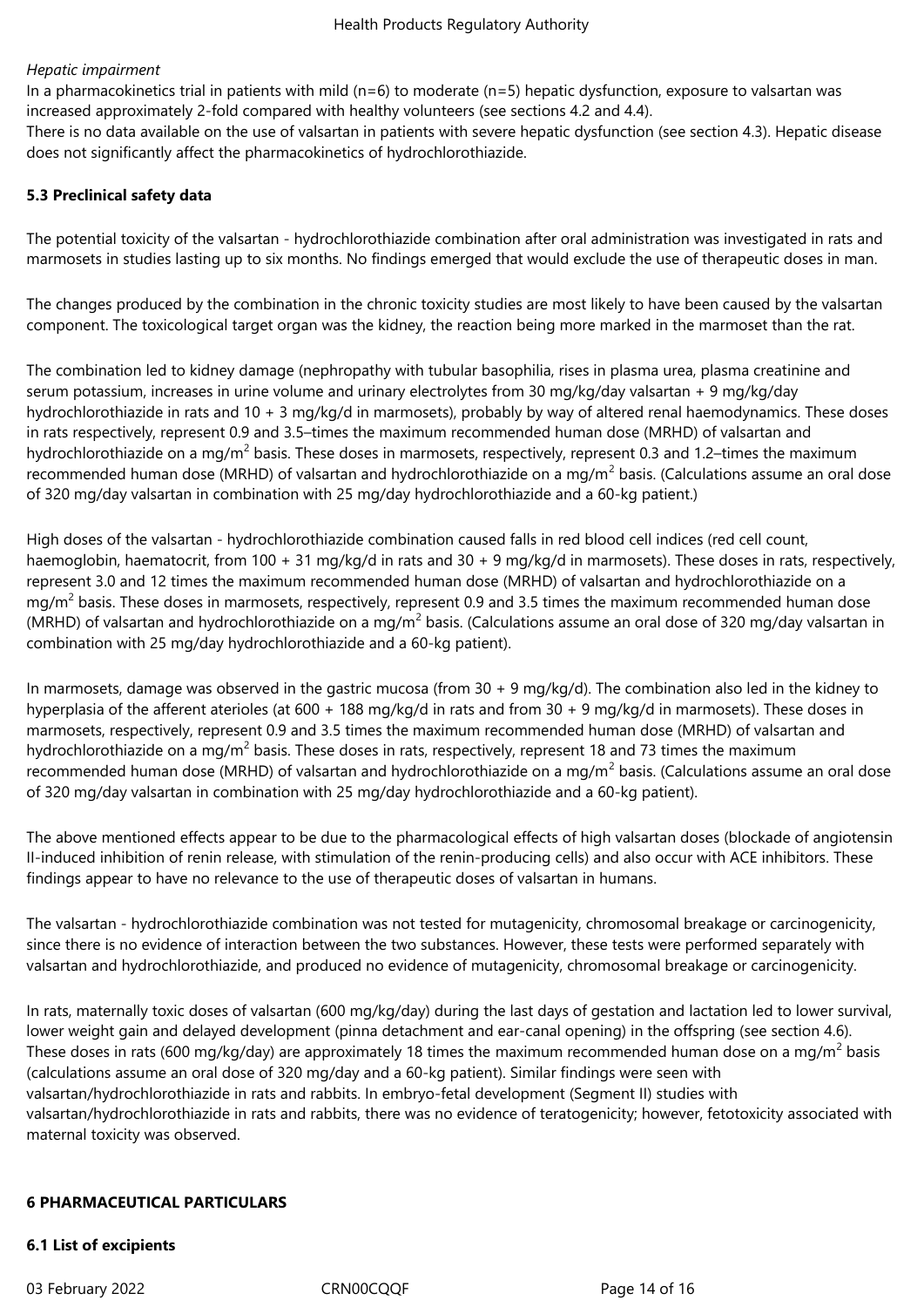Cellulose, microcrystalline Lactose monohydrate Croscarmellose sodium Povidone K30 Talc Magnesium stearate Silica, colloidal anhydrous

## *Film-coat*

Polyvinyl alcohol-Part. Hydrolyzed Talc Titanium dioxide (E171) Macrogol/PEG Iron oxide red (E172) Iron oxide yellow (E172) Ferrosoferric oxide/Black Iron oxide (E172)

## **6.2 Incompatibilities**

Not applicable.

## **6.3 Shelf life**

Blister: 30 months Tablet container: 3 years Shelf life after opening of tablet container: 100 days

## **6.4 Special precautions for storage**

Blister: Do not store above 30°C.

Tablet container: This medicinal product does not require any special storage conditions.

## **6.5 Nature and contents of container**

PVC/PE/PVDC/Al blister:, Alu-alu blister, Alu-PVDC/PVC/PE/PVDC blister: 7, 14, 28, 30, 56, 98 and 280 tablets.

PE tablet containers with PE snap on caps or PP twist-off caps: 7, 14, 28, 30, 56, 98, 100 and 280 tablets.

Not all pack sizes may be marketed

## **6.6 Special precautions for disposal and other handling**

No special requirements.

## **7 MARKETING AUTHORISATION HOLDER**

03 February 2022 CRN00CQQF CRNOOCQQF Page 15 of 16 Accord Healthcare Ireland Ltd. Euro House Euro Business Park Little Island Cork T45 K857